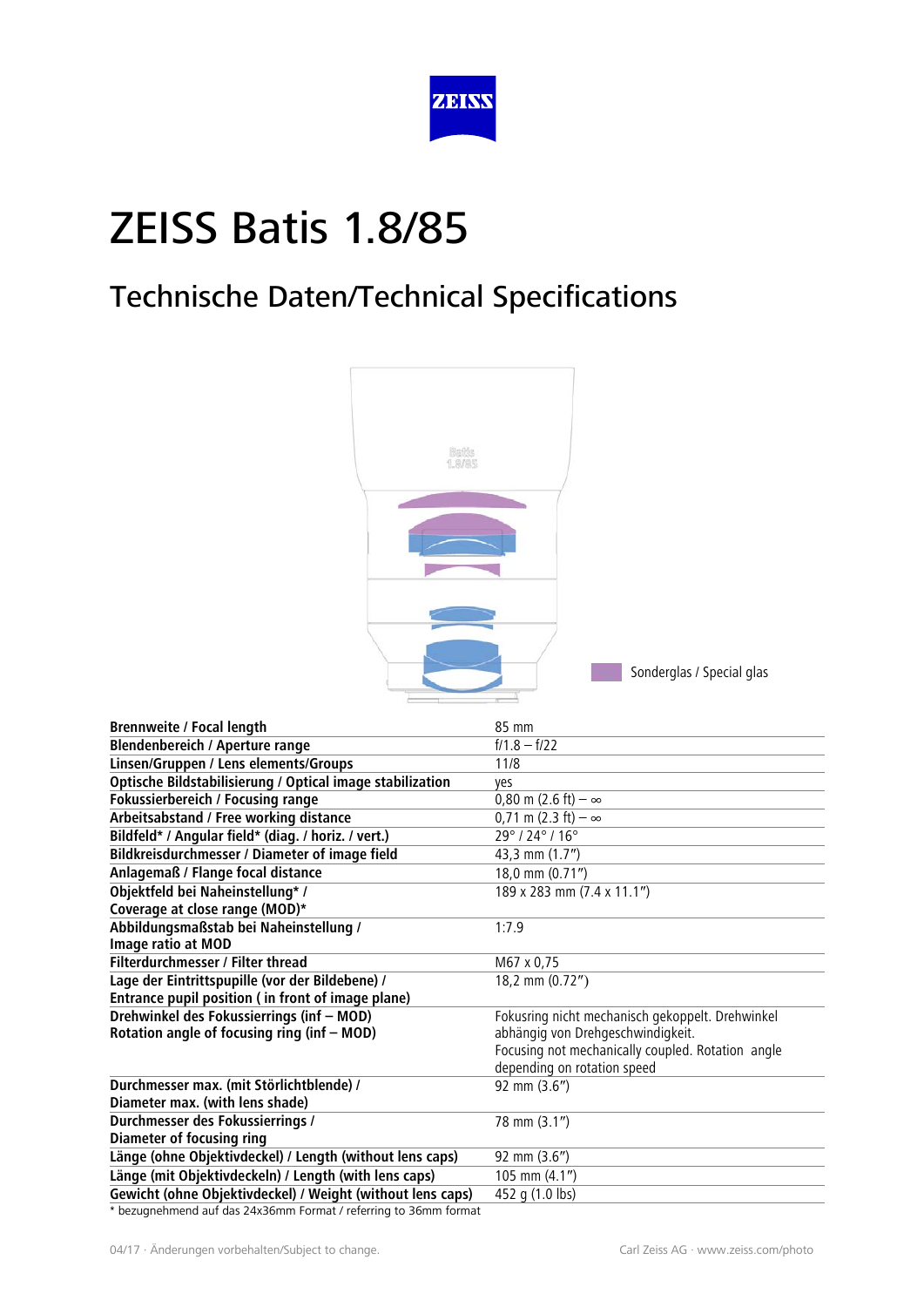

#### MTF Charts



- Blendenzahl:  $k = 1.8$  / f-number = 1.8
- Sagittal
- -- Tangential



Blendenzahl:  $k = 4 / f$ -number = 4

- Sagittal -- Tangential

Modulationsübertragung MTF als Funktion der Bildhöhe (u') und Spaltorientierung. Weißes Licht. Objektentfernung: unendlich. Ortsfrequenzen 10, 20 und 40 Perioden/mm Modulation transfer MTF as a function of the image height (u') and slit orientation. White light. Infinite object distance. Spatial frequencies 10, 20 and 40 cycles/mm.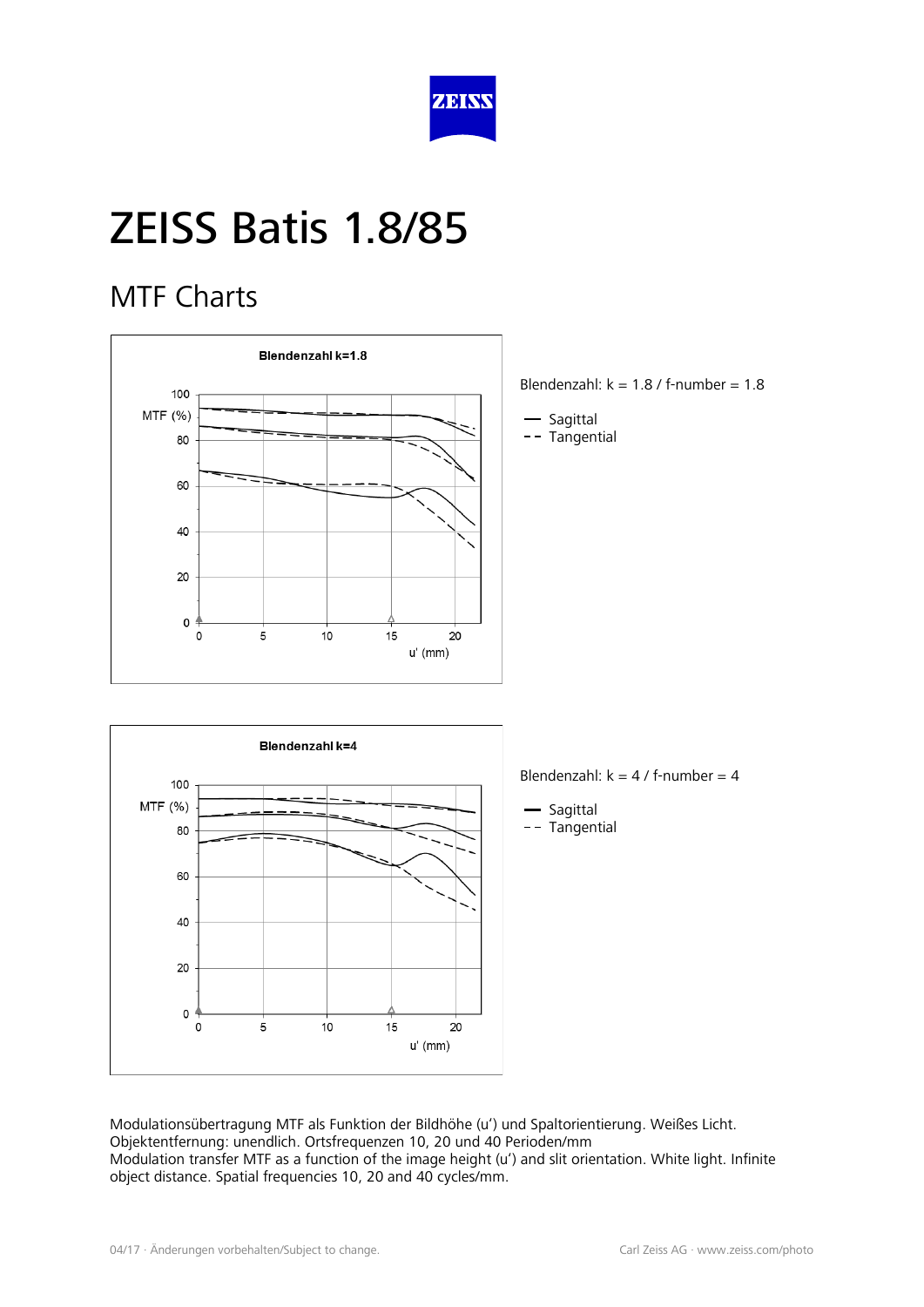

#### Relative Beleuchtungsstärke / Relative Illuminance



Gemessen an Sony a7R, eingeschaltete Kamerakorrektur Measured on Sony a7R, camera correction "on" Angaben für unendliche Objektentfernung. Data for infinite object distance.

Die relative Beleuchtungsstärke zeigt die Abnahme der Bildhelligkeit von der Mitte des Bildes zu den Ecken. Angabe in Prozent.

The relative illumination shows the decrease in image brightness from the image center to the edge. Values in percent.

- Blendenzahl:  $k = 1.8$  / f-number =  $1.8$
- $-$  Blendenzahl:  $k = 4 / f$ -number = 4

### Relative Verzeichnung / Relative Distortion



Die relative Verzeichnung zeigt die Abweichung der aktuellen von der idealen Bildhöhe.

The relative distortion shows in percent the deviation of the actual from the ideal image height.

Gemessen an Sony a7R, eingeschaltete Kamerakorrektur Measured on Sony a7R, camera correction "on" Angaben für eine Objektentfernung von 2,6 m ( $β = 1:30$ ). Data for object distance of 2.6 m ( $\beta$  = 1:30).